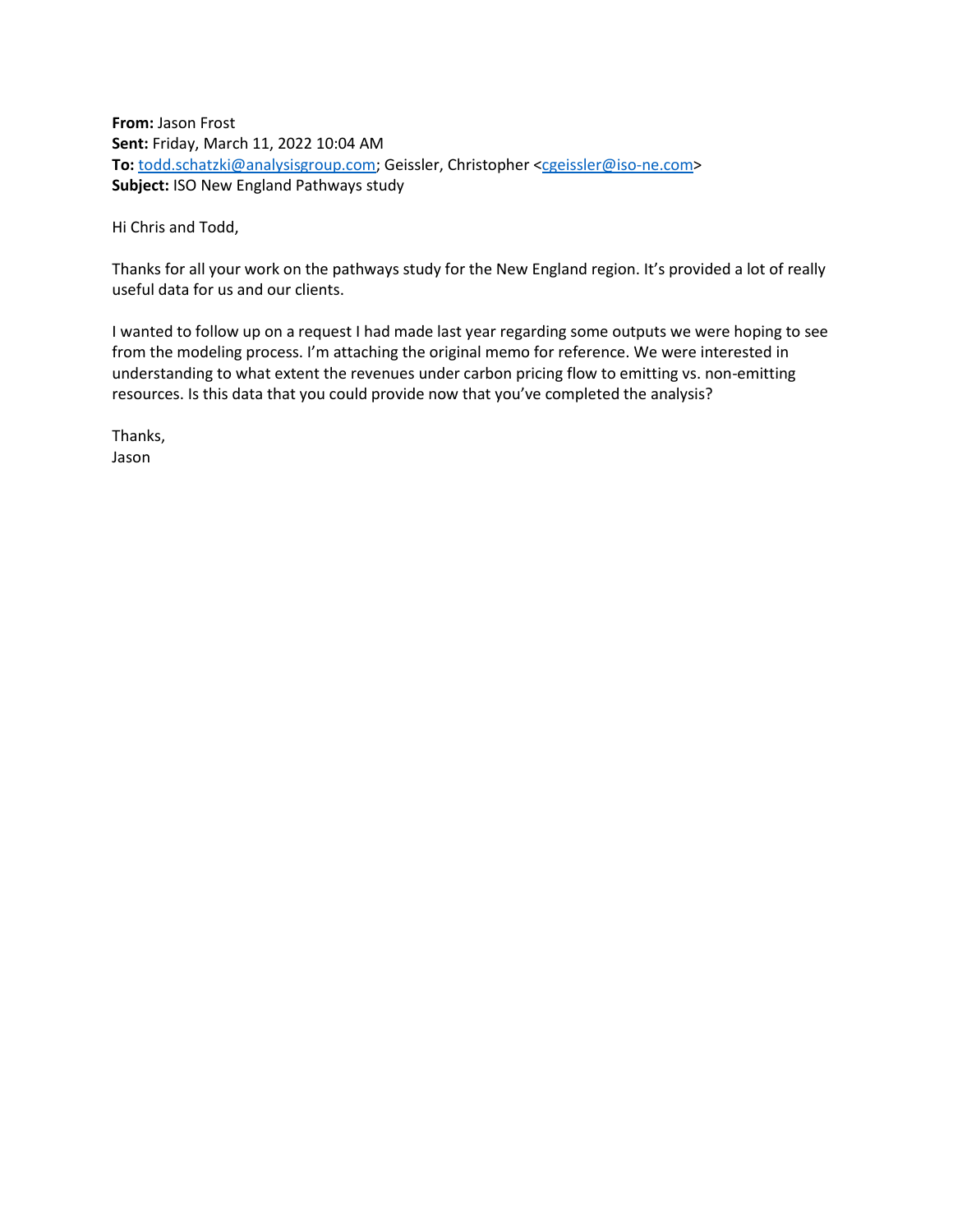

## **Memorandum**

- TO: CHRIS GEISSLER AND DAVE CAVANAUGH
- FROM: JASON FROST AND DOUG HURLEY, ON BEHALF OF POWEROPTIONS AND THE NEW HAMPSHIRE OFFICE OF THE CONSUMER ADVOCATE

DATE: APRIL 29, 2021

RE: PATHWAYS TO THE FUTURE GRID INPUTS AND ASSUMPTIONS

Thank you for presenting initial inputs and assumptions for the Pathways to the Future Grid analysis that will model and evaluate the Forward Clean Energy Market (FCEM) and Net Carbon Pricing (NCP) proposals. One difference between these two proposals that impacts end users is the potential for costs to load from an increase in payments to efficient, moderate emissions fossil fuel powered generation. Under FCEM, it is likely that only zero emissions resources would be compensated for their ability to reduce environmental externalities produced by fossil fuel powered generators. Under NCP, by comparison, compensation occurs indirectly through increased energy prices. Relatively less polluting fossil fuel powered generators, such as more efficient combined cycle generators, may incur a smaller carbon price fee (in \$/MWh) in many hours than the carbon price incurred by the marginal generator. In this situation, the more efficient generator would see increased revenue despite not generating any carbon free energy that the region is seeking. It appears that the increase in revenue would be proportional to the amount of the carbon price. A higher carbon price would mean more revenue for more efficient fossil resources.

We would like the analysis to provide outputs that demonstrate the magnitude of this effect. We request that the analysis quantify the total net incremental payment to fossil fuel resources as a result of the net carbon pricing proposal. To understand the impact the carbon price has on LMPs and compensation to each class of resources, we specifically request that the following outputs be produced as part of the modeling process:

- The average impact of the carbon price on energy prices (in \$/MWh) based on the emissions rate of the marginal unit, weighted by
	- o Zero emissions generation
	- o Fossil fuel fired generation
	- o Total generation (excluding imports)
	- o Total load
- Total quantities (in MWh) of zero emissions generation, fossil fuel fired generation, and load
- Total carbon price payments charged to all emitting generators that are impacted by the program (or equivalently, the total amount rebated back to load under the NCP construct)